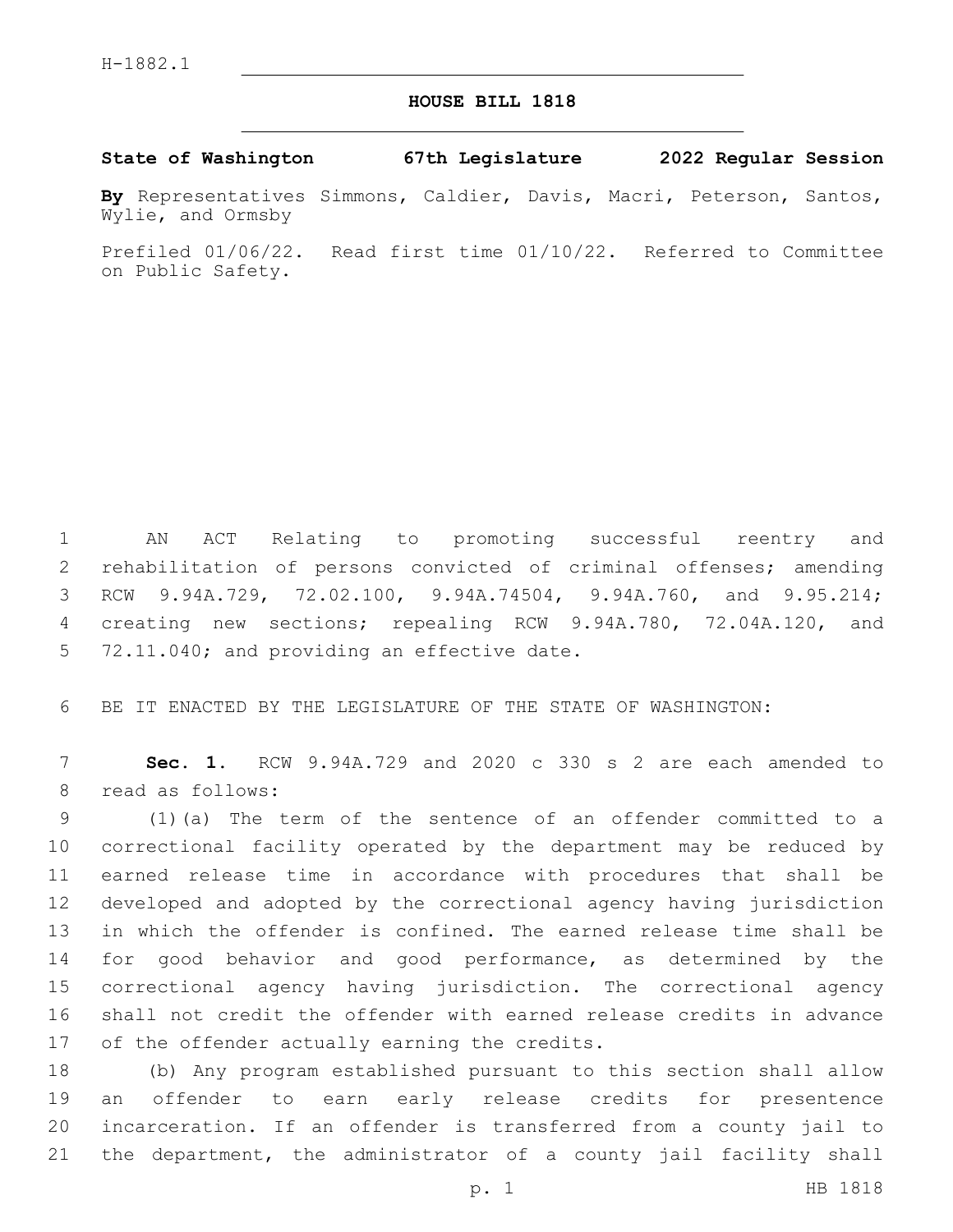certify to the department the amount of time spent in custody at the facility and the number of days of early release credits lost or not earned. The department may approve a jail certification from a correctional agency that calculates early release time based on the actual amount of confinement time served by the offender before sentencing when an erroneous calculation of confinement time served by the offender before sentencing appears on the judgment and sentence. The department must adjust an offender's rate of early release listed on the jail certification to be consistent with the rate applicable to offenders in the department's facilities. However, the department is not authorized to adjust the number of presentence early release days that the jail has certified as lost or not earned.

 (2)(a) An offender who has been convicted of a felony committed after July 23, 1995, that involves any applicable deadly weapon enhancements under RCW 9.94A.533 (3) or (4), or both, shall not receive any good time credits or earned release time for that portion of his or her sentence that results from any deadly weapon 18 enhancements.

 (b) An offender whose sentence includes any impaired driving enhancements under RCW 9.94A.533(7), minor child enhancements under RCW 9.94A.533(13), or both, shall not receive any good time credits or earned release time for any portion of his or her sentence that 23 results from those enhancements.

(3) An offender may earn early release time as follows:

 (a) In the case of an offender sentenced pursuant to RCW 10.95.030(3) or 10.95.035, the offender may not receive any earned early release time during the minimum term of confinement imposed by 28 the court; for any remaining portion of the sentence served by the offender, the aggregate earned release time may not exceed ten 30 percent of the sentence.

 (b) In the case of an offender convicted of a serious violent offense, or a sex offense that is a class A felony, committed on or after July 1, 1990, and before July 1, 2003, the aggregate earned release time may not exceed fifteen percent of the sentence.

 (c) In the case of an offender convicted of a serious violent offense, or a sex offense that is a class A felony, committed on or after July 1, 2003, the aggregate earned release time may not exceed 38 ten percent of the sentence.

 (d) An offender is qualified to earn up to fifty percent of 40 aggregate earned release time if he or she: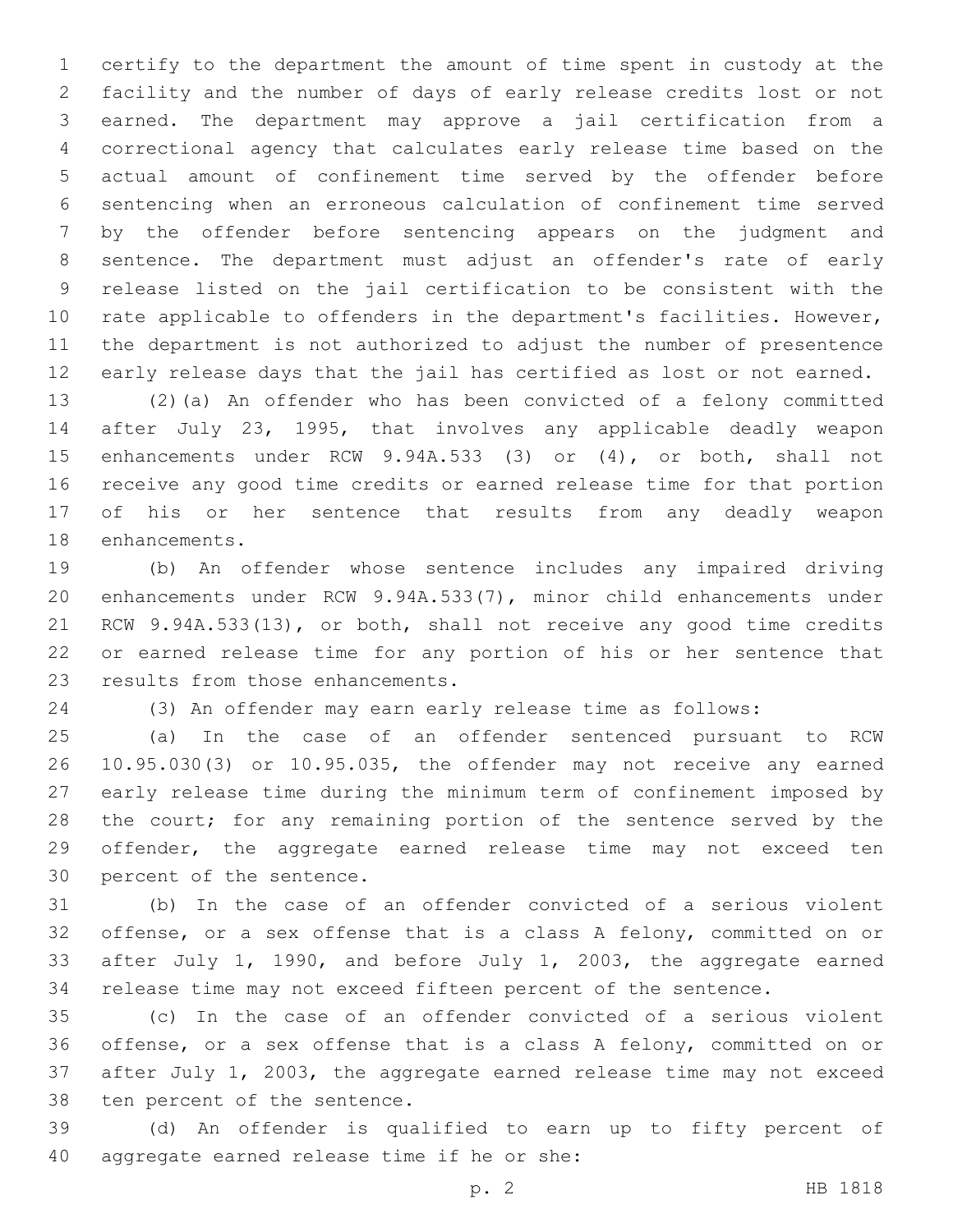(i) Is not classified as an offender who is at a high risk to reoffend as provided in subsection (4) of this section;

(ii) Is not confined pursuant to a sentence for:

(A) A sex offense;4

5 (B) A violent offense;

(C) A crime against persons as defined in RCW 9.94A.411;

 (D) A felony that is domestic violence as defined in RCW 10.99.020;8

(E) A violation of RCW 9A.52.025 (residential burglary);

 (F) A violation of, or an attempt, solicitation, or conspiracy to violate, RCW 69.50.401 by manufacture or delivery or possession with 12 intent to deliver methamphetamine; or

 (G) A violation of, or an attempt, solicitation, or conspiracy to violate, RCW 69.50.406 (delivery of a controlled substance to a 15 minor);

 (iii) Has no prior conviction for the offenses listed in (d)(ii) 17 of this subsection;

 (iv) Participates in programming or activities as directed by the offender's individual reentry plan as provided under RCW 72.09.270 to the extent that such programming or activities are made available by 21 the department; and

 (v) Has not committed a new felony after July 22, 2007, while 23 under community custody.

 (e) In no other case shall the aggregate earned release time 25 exceed one-third of the total sentence.

 (4) The department shall perform a risk assessment of each offender who may qualify for earned early release under subsection (3)(d) of this section utilizing the risk assessment tool recommended by the Washington state institute for public policy. Subsection (3)(d) of this section does not apply to offenders convicted after 31 July 1, 2010.

 (5)(a) A person who is eligible for earned early release as provided in this section and who will be supervised by the department pursuant to RCW 9.94A.501 or 9.94A.5011, shall be transferred to 35 community custody in lieu of earned release time;

 (b) The department shall, as a part of its program for release to the community in lieu of earned release, require the offender to propose a release plan that includes an approved residence and living arrangement. All offenders with community custody terms eligible for release to community custody in lieu of earned release shall provide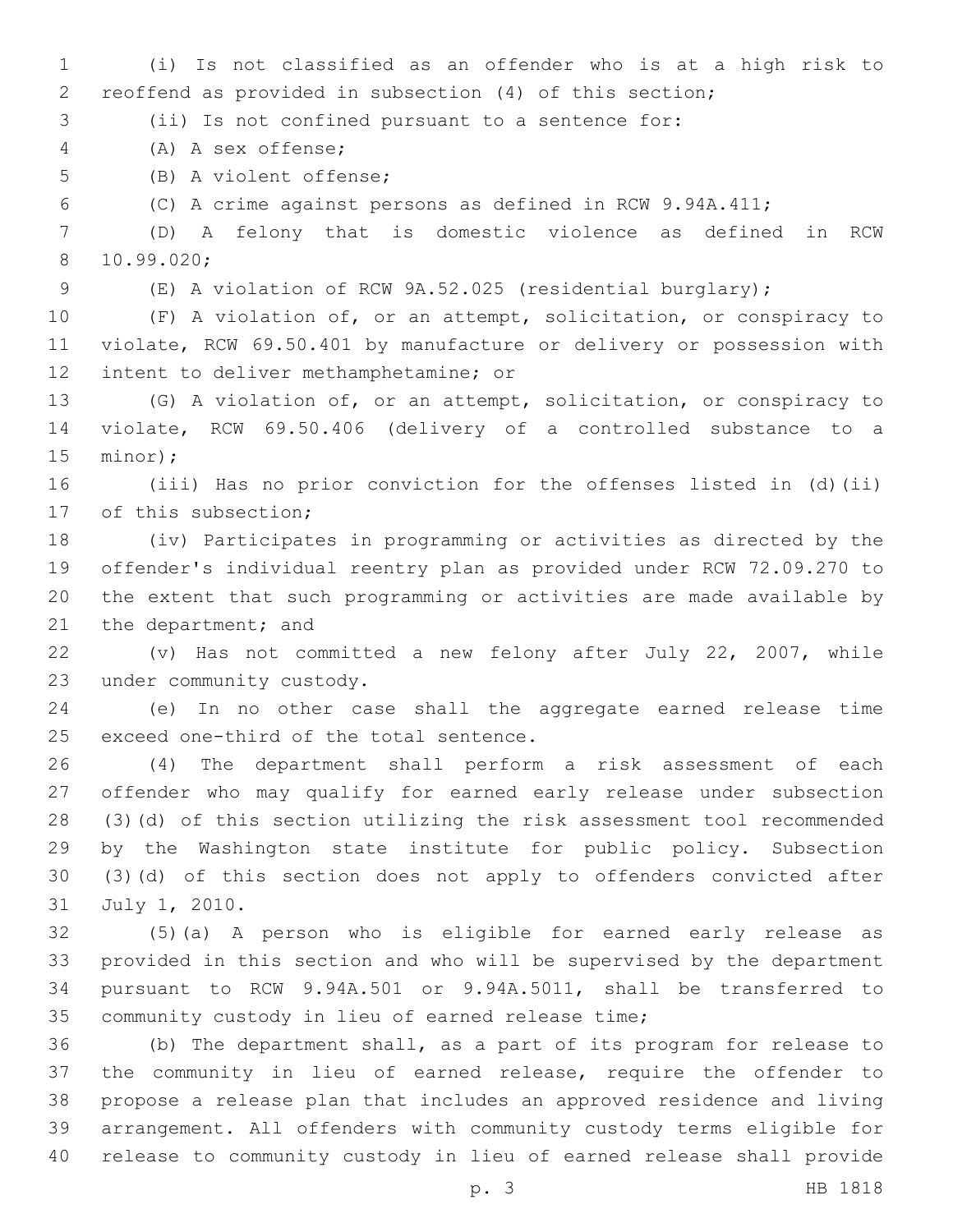an approved residence and living arrangement prior to release to the 2 community;

 (c) The department may deny transfer to community custody in lieu of earned release time if the department determines an offender's release plan, including proposed residence location and living arrangements, may violate the conditions of the sentence or conditions of supervision, place the offender at risk to violate the 8 conditions of the sentence, place the offender at risk to reoffend, or present a risk to victim safety or community safety. The department's authority under this section is independent of any court-ordered condition of sentence or statutory provision regarding 12 conditions for community custody;

 (d) If the department is unable to approve the offender's release plan, the department may do one or more of the following:

 (i) Transfer an offender to partial confinement in lieu of earned early release for a period not to exceed three months. The three months in partial confinement is in addition to that portion of the offender's term of confinement that may be served in partial 19 confinement as provided in RCW 9.94A.728(1)(e);

 (ii) Provide rental vouchers to the offender for a period not to 21 exceed ((three)) six months if rental assistance will result in an 22 approved release plan.

 A voucher must be provided in conjunction with additional transition support programming or services that enable an offender to 25 participate in services including, but not limited to, substance abuse treatment, mental health treatment, sex offender treatment, educational programming, or employment programming;

 (e) The department shall maintain a list of housing providers that meets the requirements of RCW 72.09.285. If more than two voucher recipients will be residing per dwelling unit, as defined in RCW 59.18.030, rental vouchers for those recipients may only be paid 32 to a housing provider on the department's list;

 (f) For each offender who is the recipient of a rental voucher, the department shall gather data as recommended by the Washington state institute for public policy in order to best demonstrate whether rental vouchers are effective in reducing recidivism.

 (6) An offender serving a term of confinement imposed under RCW 9.94A.670(5)(a) is not eligible for earned release credits under this 39 section.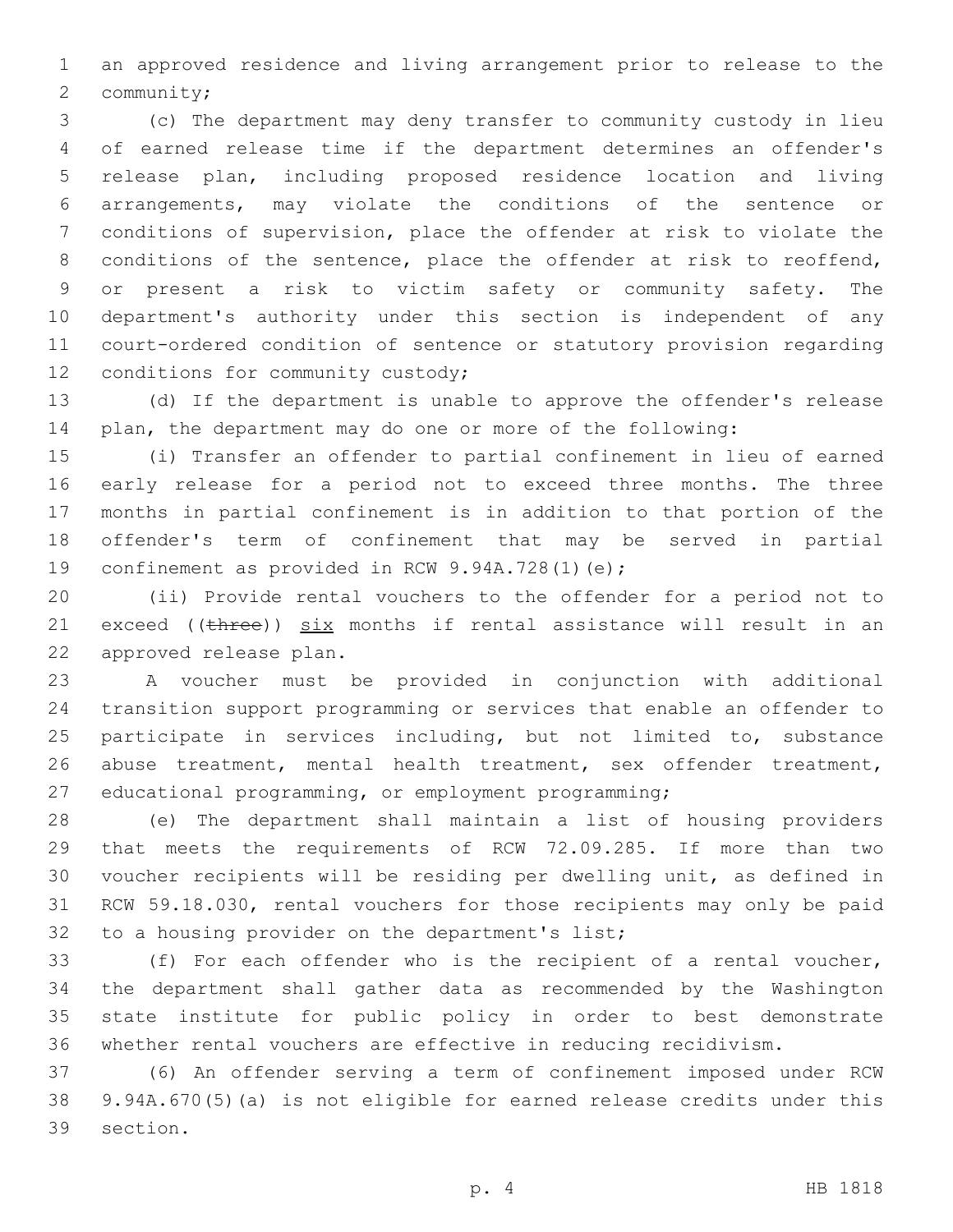**Sec. 2.** RCW 72.02.100 and 2017 c 214 s 1 are each amended to 2 read as follows:

 (1) Any person serving a sentence for a term of confinement in a state correctional facility for convicted felons, pursuant to court commitment, who is thereafter released upon an order of parole of the indeterminate sentence review board, or who is discharged from custody upon expiration of sentence, or who is ordered discharged from custody by a court of appropriate jurisdiction, shall be entitled to retain his or her earnings from labor or employment while in confinement and shall be supplied by the superintendent of the state correctional facility with suitable and presentable clothing, the sum of forty dollars for subsistence, and transportation by the least expensive method of public transportation not to exceed the cost of one hundred dollars to his or her place of residence or the 15 place designated in his or her parole plan, or to the place from which committed if such person is being discharged on expiration of sentence, or discharged from custody by a court of appropriate jurisdiction: PROVIDED, That up to sixty additional dollars may be made available to the parolee for necessary personal and living expenses upon application to and approval by such person's community corrections officer. If in the opinion of the superintendent suitable arrangements have been made to provide the person to be released with suitable clothing and/or the expenses of transportation, the superintendent may consent to such arrangement. If the superintendent has reasonable cause to believe that the person to be released has ample funds, with the exception of earnings from labor or employment while in confinement, to assume the expenses of clothing, transportation, or the expenses for which payments made pursuant to this section or RCW 72.02.110 or any one or more of such expenses, the person released shall be required to assume such expenses.

31 (2) ((Within existing resources, the)) (a) The department of corrections may provide temporary housing assistance for a person 33 being released from ((the Washington corrections center for women or mission creek corrections center for women)) any state correctional 35 facility through the use of rental vouchers, for a period not to 36 exceed ((three)) six months, if the department finds that such 37 assistance will support the person's release into the community by 38 preventing housing instability or homelessness. The department's authority to provide vouchers under this section is independent of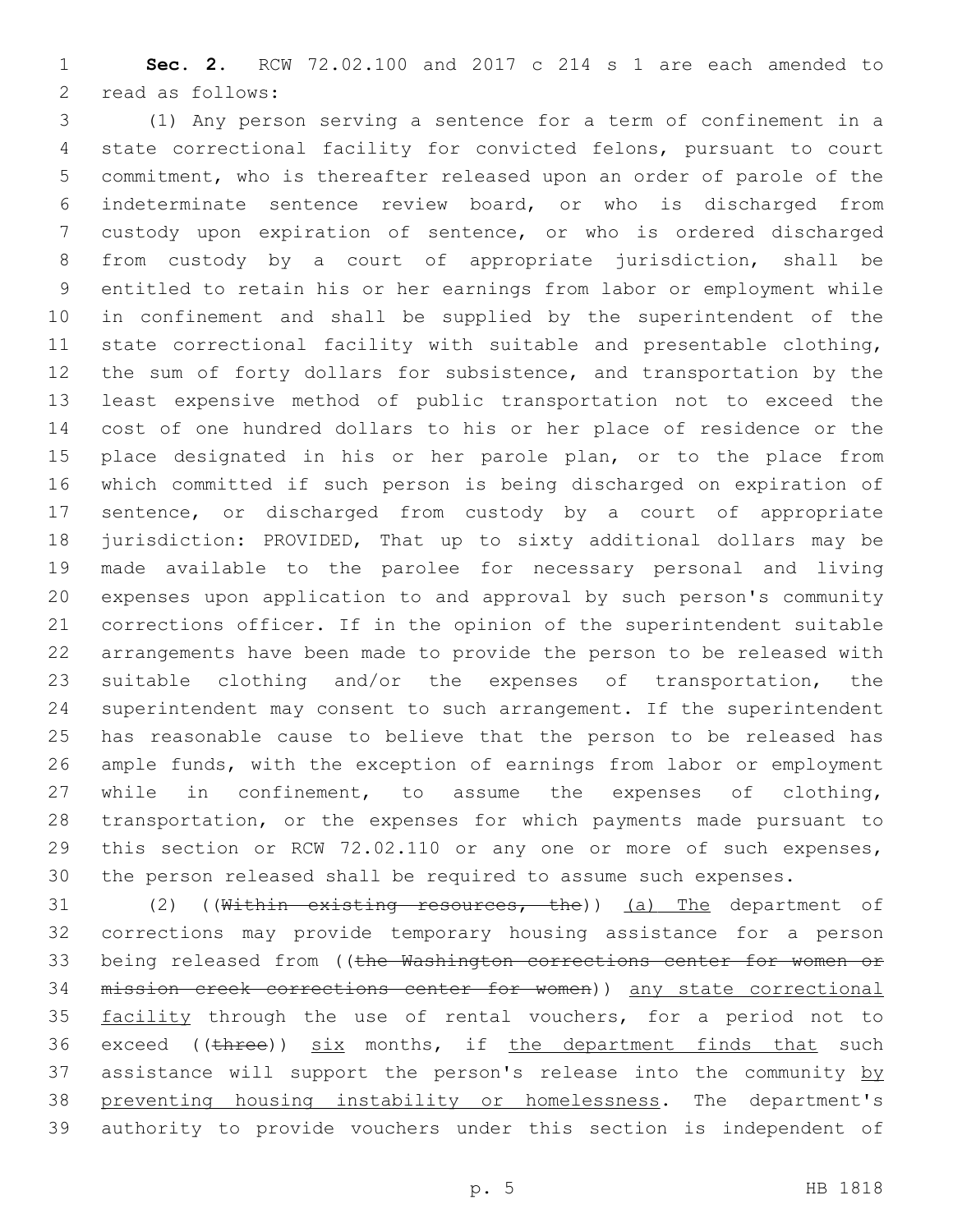its authority under RCW 9.94A.729; however, a person may not receive a combined total of rental vouchers in excess of six months.

 (b) The department shall establish policies for prioritizing funds available for housing vouchers under this section for persons at risk of releasing homeless or becoming homeless without assistance 6 while taking into account risk to reoffend.

 **Sec. 3.** RCW 9.94A.74504 and 2011 1st sp.s. c 40 s 14 are each 8 amended to read as follows:

 (1) The department may supervise nonfelony offenders transferred to Washington pursuant to RCW 9.94A.745, the interstate compact for adult offender supervision, and shall supervise these offenders 12 according to the provisions of this chapter.

 (2) The department shall process applications for interstate transfer of felony and nonfelony offenders requesting transfer of supervision out-of-state pursuant to RCW 9.94A.745, the interstate 16 compact for adult offender supervision  $(7 -$ and may charge offenders a 17 reasonable fee for processing the application.

 (3) The department shall adopt a rule prescribing the amount of 19 the interstate transfer application fee)).

 **Sec. 4.** RCW 9.94A.760 and 2018 c 269 s 14 are each amended to 21 read as follows:

 (1) Whenever a person is convicted in superior court, the court may order the payment of a legal financial obligation as part of the sentence. The court may not order an offender to pay costs as described in RCW 10.01.160 if the court finds that the offender at the time of sentencing is indigent as defined in RCW 10.101.010(3) (a) through (c). An offender being indigent as defined in RCW 10.101.010(3) (a) through (c) is not grounds for failing to impose restitution or the crime victim penalty assessment under RCW 7.68.035. The court must on either the judgment and sentence or on a subsequent order to pay, designate the total amount of a legal financial obligation and segregate this amount among the separate assessments made for restitution, costs, fines, and other assessments required by law. On the same order, the court is also to set a sum that the offender is required to pay on a monthly basis towards satisfying the legal financial obligation. If the court fails to set the offender monthly payment amount, the department shall set the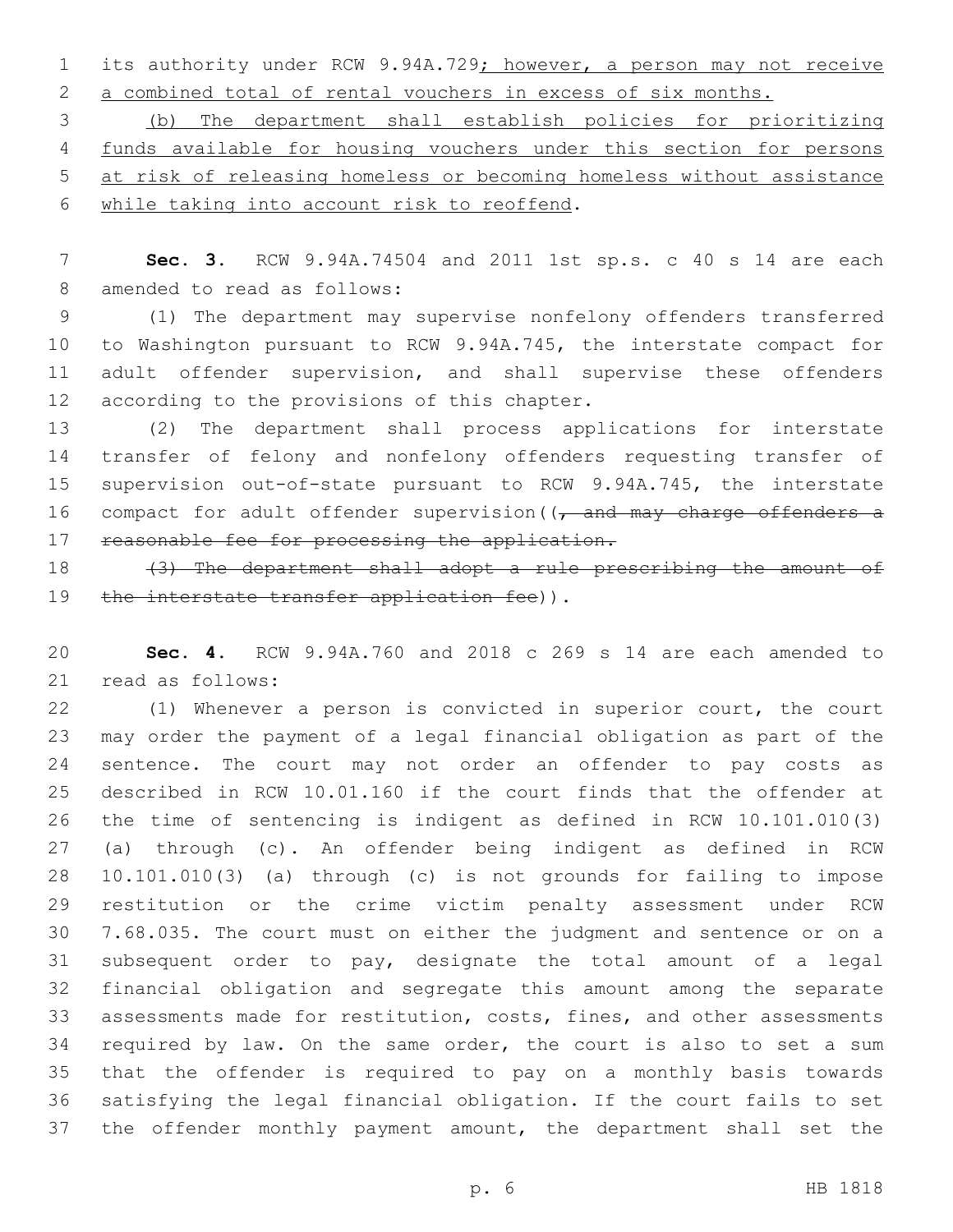amount if the department has active supervision of the offender, 2 otherwise the county clerk shall set the amount.

 (2) Upon receipt of each payment made by or on behalf of an offender, the county clerk shall distribute the payment in the 5 following order of priority until satisfied:

 (a) First, proportionally to restitution to victims that have not 7 been fully compensated from other sources;

 (b) Second, proportionally to restitution to insurance or other sources with respect to a loss that has provided compensation to 10 victims;

(c) Third, proportionally to crime victims' assessments; and

 (d) Fourth, proportionally to costs, fines, and other assessments 13 required by law.

 (3) If the court determines that the offender, at the time of sentencing, has the means to pay for the cost of incarceration, the court may require the offender to pay for the cost of incarceration. The court shall not order the offender to pay the cost of incarceration if the court finds that the offender at the time of sentencing is indigent as defined in RCW 10.101.010(3) (a) through (c). Costs of incarceration ordered by the court shall not exceed a rate of fifty dollars per day of incarceration, if incarcerated in a prison, or the actual cost of incarceration per day of incarceration, if incarcerated in a county jail. In no case may the court require the offender to pay more than one hundred dollars per day for the cost of incarceration. All funds recovered from offenders for the cost of incarceration in the county jail shall be remitted to the county and the costs of incarceration in a prison shall be remitted 28 to the department.

 (4) The court may add to the judgment and sentence or subsequent order to pay a statement that a notice of payroll deduction is to be issued immediately. If the court chooses not to order the immediate issuance of a notice of payroll deduction at sentencing, the court shall add to the judgment and sentence or subsequent order to pay a statement that a notice of payroll deduction may be issued or other income-withholding action may be taken, without further notice to the offender if a monthly court-ordered legal financial obligation payment is not paid when due, and an amount equal to or greater than 38 the amount payable for one month is owed.

 If a judgment and sentence or subsequent order to pay does not include the statement that a notice of payroll deduction may be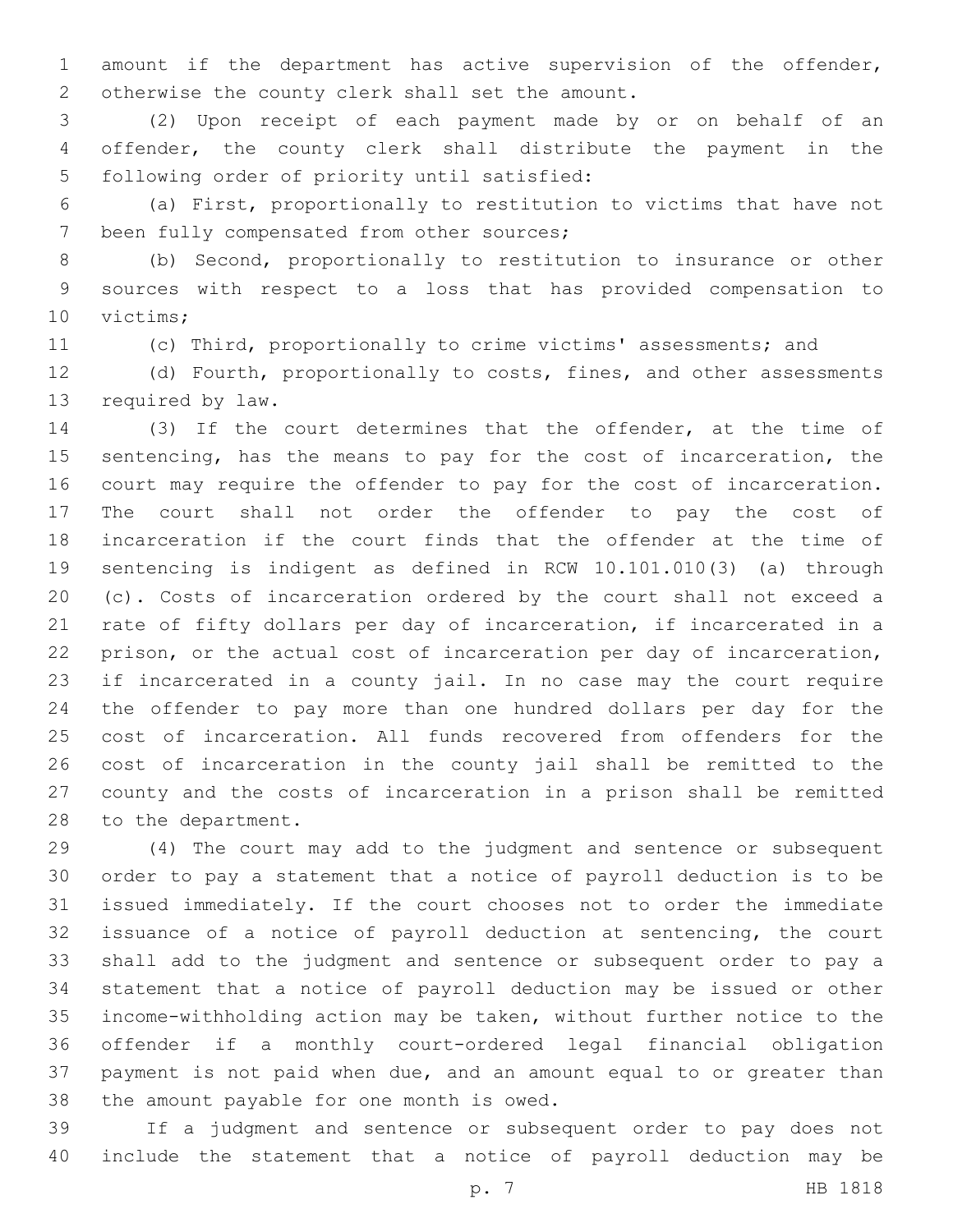issued or other income-withholding action may be taken if a monthly legal financial obligation payment is past due, the department or the county clerk may serve a notice on the offender stating such requirements and authorizations. Service shall be by personal service 5 or any form of mail requiring a return receipt.

 (5) Independent of the department or the county clerk, the party or entity to whom the legal financial obligation is owed shall have the authority to use any other remedies available to the party or entity to collect the legal financial obligation. These remedies include enforcement in the same manner as a judgment in a civil action by the party or entity to whom the legal financial obligation is owed. Restitution collected through civil enforcement must be paid through the registry of the court and must be distributed proportionately according to each victim's loss when there is more than one victim. The judgment and sentence shall identify the party 16 or entity to whom restitution is owed so that the state, party, or entity may enforce the judgment. If restitution is ordered pursuant to RCW 9.94A.750(6) or 9.94A.753(6) to a victim of rape of a child or a victim's child born from the rape, the Washington state child support registry shall be identified as the party to whom payments must be made. Restitution obligations arising from the rape of a child in the first, second, or third degree that result in the pregnancy of the victim may be enforced for the time periods provided under RCW 9.94A.750(6) and 9.94A.753(6). All other legal financial obligations for an offense committed prior to July 1, 2000, may be enforced at any time during the ten-year period following the offender's release from total confinement or within ten years of 28 entry of the judgment and sentence, whichever period ends later. Prior to the expiration of the initial ten-year period, the superior court may extend the criminal judgment an additional ten years for payment of legal financial obligations including crime victims' assessments. All other legal financial obligations for an offense committed on or after July 1, 2000, may be enforced at any time the offender remains under the court's jurisdiction. For an offense committed on or after July 1, 2000, the court shall retain jurisdiction over the offender, for purposes of the offender's compliance with payment of the legal financial obligations, until the obligation is completely satisfied, regardless of the statutory maximum for the crime. The department may only supervise the offender's compliance with payment of the legal financial obligations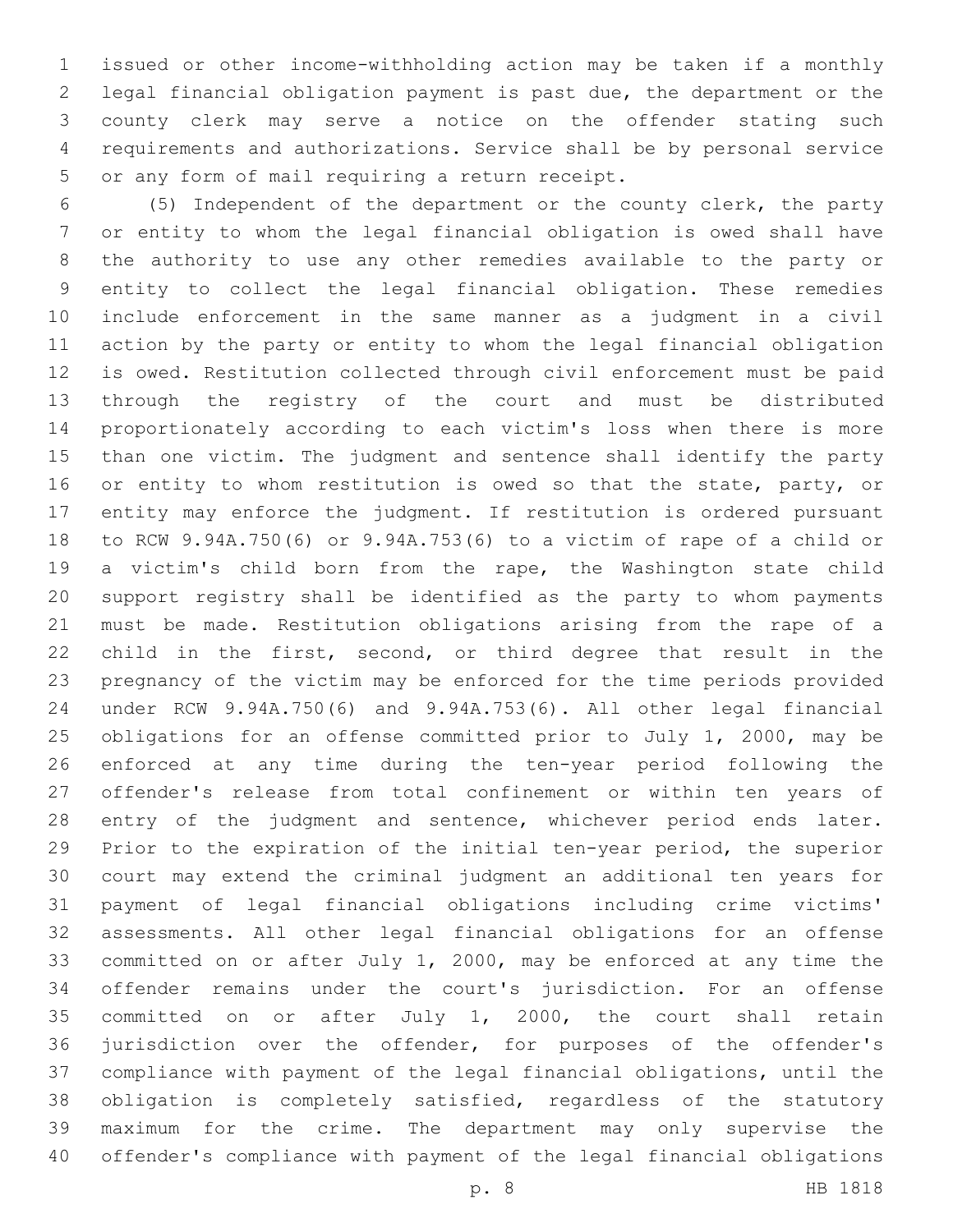during any period in which the department is authorized to supervise the offender in the community under RCW 9.94A.728, 9.94A.501, or in which the offender is confined in a state correctional institution or a correctional facility pursuant to a transfer agreement with the department, and the department shall supervise the offender's compliance during any such period. The department is not responsible for supervision of the offender during any subsequent period of time the offender remains under the court's jurisdiction. The county clerk is authorized to collect unpaid legal financial obligations at any time the offender remains under the jurisdiction of the court for purposes of his or her legal financial obligations.

 (6) In order to assist the court in setting a monthly sum that the offender must pay during the period of supervision, the offender is required to report to the department for purposes of preparing a recommendation to the court. When reporting, the offender is required, under oath, to respond truthfully and honestly to all questions concerning present, past, and future earning capabilities and the location and nature of all property or financial assets. The offender is further required to bring all documents requested by the 20 department.

 (7) After completing the investigation, the department shall make a report to the court on the amount of the monthly payment that the offender should be required to make towards a satisfied legal 24 financial obligation.

 (8)(a) During the period of supervision, the department may make a recommendation to the court that the offender's monthly payment schedule be modified so as to reflect a change in financial circumstances. If the department sets the monthly payment amount, the department may modify the monthly payment amount without the matter being returned to the court. During the period of supervision, the department may require the offender to report to the department for the purposes of reviewing the appropriateness of the collection schedule for the legal financial obligation. During this reporting, the offender is required under oath to respond truthfully and honestly to all questions concerning earning capabilities and the location and nature of all property or financial assets. The offender shall bring all documents requested by the department in order to 38 prepare the collection schedule.

 (b) Subsequent to any period of supervision, or if the department 40 is not authorized to supervise the offender in the community, the

p. 9 HB 1818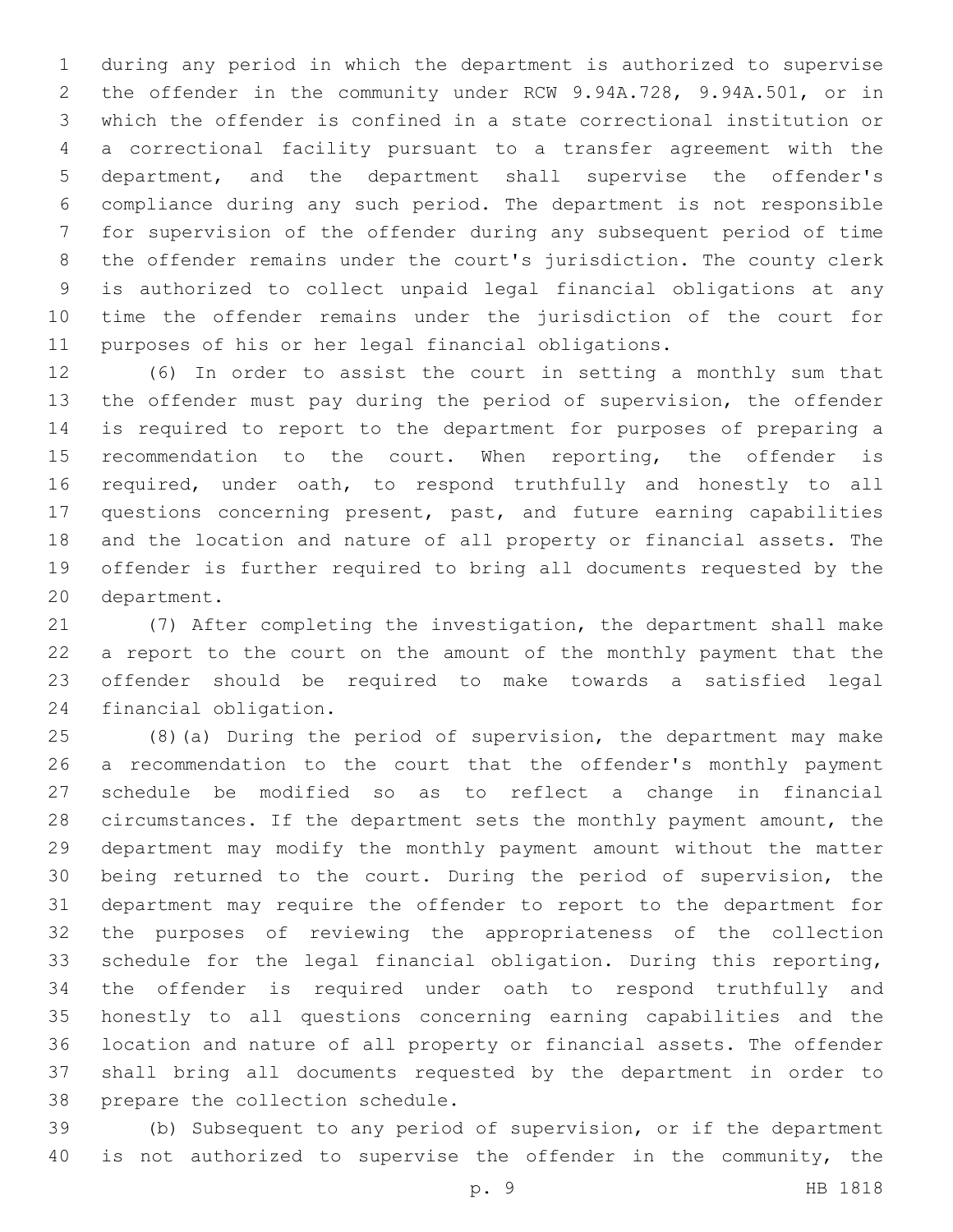county clerk may make a recommendation to the court that the offender's monthly payment schedule be modified so as to reflect a change in financial circumstances. If the county clerk sets the monthly payment amount, or if the department set the monthly payment amount and the department has subsequently turned the collection of the legal financial obligation over to the county clerk, the clerk may modify the monthly payment amount without the matter being returned to the court. During the period of repayment, the county clerk may require the offender to report to the clerk for the purpose of reviewing the appropriateness of the collection schedule for the legal financial obligation. During this reporting, the offender is required under oath to respond truthfully and honestly to all questions concerning earning capabilities and the location and nature of all property or financial assets. The offender shall bring all documents requested by the county clerk in order to prepare the 16 collection schedule.

 (9) After the judgment and sentence or payment order is entered, the department is authorized, for any period of supervision, to collect the legal financial obligation from the offender. Subsequent to any period of supervision or, if the department is not authorized to supervise the offender in the community, the county clerk is authorized to collect unpaid legal financial obligations from the offender. Any amount collected by the department shall be remitted daily to the county clerk for the purpose of disbursements. The department and the county clerks are authorized, but not required, to accept credit cards as payment for a legal financial obligation, and any costs incurred related to accepting credit card payments shall be 28 the responsibility of the offender.

 (10) The department or any obligee of the legal financial obligation may seek a mandatory wage assignment for the purposes of obtaining satisfaction for the legal financial obligation pursuant to RCW 9.94A.7701. Any party obtaining a wage assignment shall notify the county clerk. The county clerks shall notify the department, or the administrative office of the courts, whichever is providing the 35 monthly billing for the offender.

 (11) The requirement that the offender pay a monthly sum towards a legal financial obligation constitutes a condition or requirement of a sentence and the offender is subject to the penalties for noncompliance as provided in RCW 9.94B.040, 9.94A.737, or 9.94A.740. If the court determines that the offender is homeless or a person who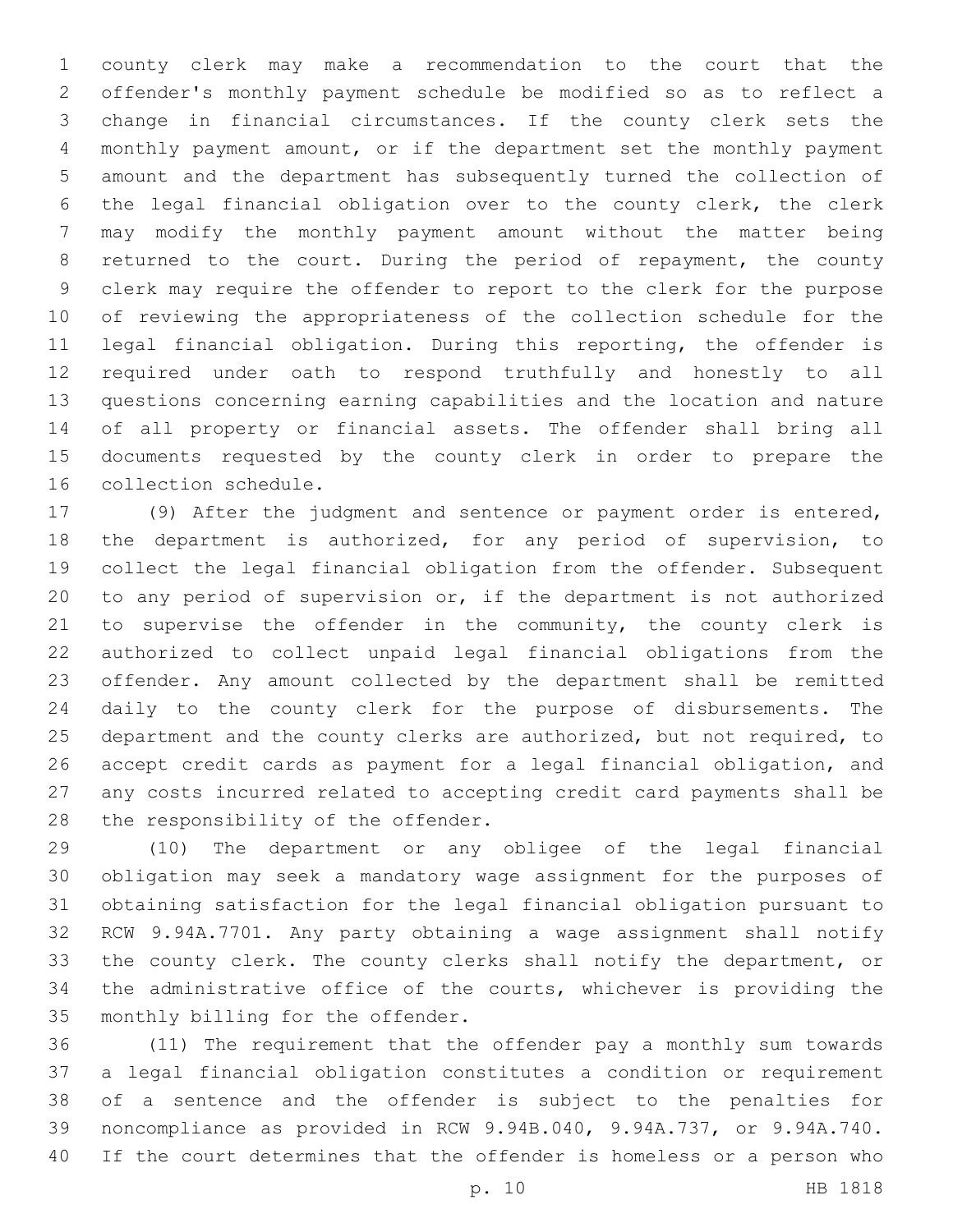is mentally ill, as defined in RCW 71.24.025, failure to pay a legal financial obligation is not willful noncompliance and shall not 3 subject the offender to penalties.

 (12)(a) The administrative office of the courts shall mail individualized periodic billings to the address known by the office for each offender with an unsatisfied legal financial obligation.

7 (b) The billing shall direct payments((, other than outstanding 8 cost of supervision assessments under RCW 9.94A.780, parole 9 assessments under RCW 72.04A.120, and cost of probation assessments 10 under RCW  $9.95.214<sub>r</sub>$ )) to the county clerk(( $\frac{1}{r}$  and cost of supervision, 11 parole, or probation assessments to the department)).

 (c) The county clerk shall provide the administrative office of the courts with notice of payments by such offenders no less 14 frequently than weekly.

 (d) The county clerks, the administrative office of the courts, and the department shall maintain agreements to implement this 17 subsection.

 (13) The department shall arrange for the collection of unpaid legal financial obligations during any period of supervision in the community through the county clerk. The department shall either collect unpaid legal financial obligations or arrange for collections through another entity if the clerk does not assume responsibility or is unable to continue to assume responsibility for collection pursuant to subsection (5) of this section. The costs for collection 25 services shall be paid by the offender.

 (14) The county clerk may access the records of the employment security department for the purposes of verifying employment or income, seeking any assignment of wages, or performing other duties necessary to the collection of an offender's legal financial 30 obligations.

 (15) Nothing in this chapter makes the department, the state, the counties, or any state or county employees, agents, or other persons acting on their behalf liable under any circumstances for the payment of these legal financial obligations or for the acts of any offender who is no longer, or was not, subject to supervision by the department for a term of community custody, and who remains under the jurisdiction of the court for payment of legal financial obligations.

 **Sec. 5.** RCW 9.95.214 and 2011 1st sp.s. c 40 s 11 are each 39 amended to read as follows: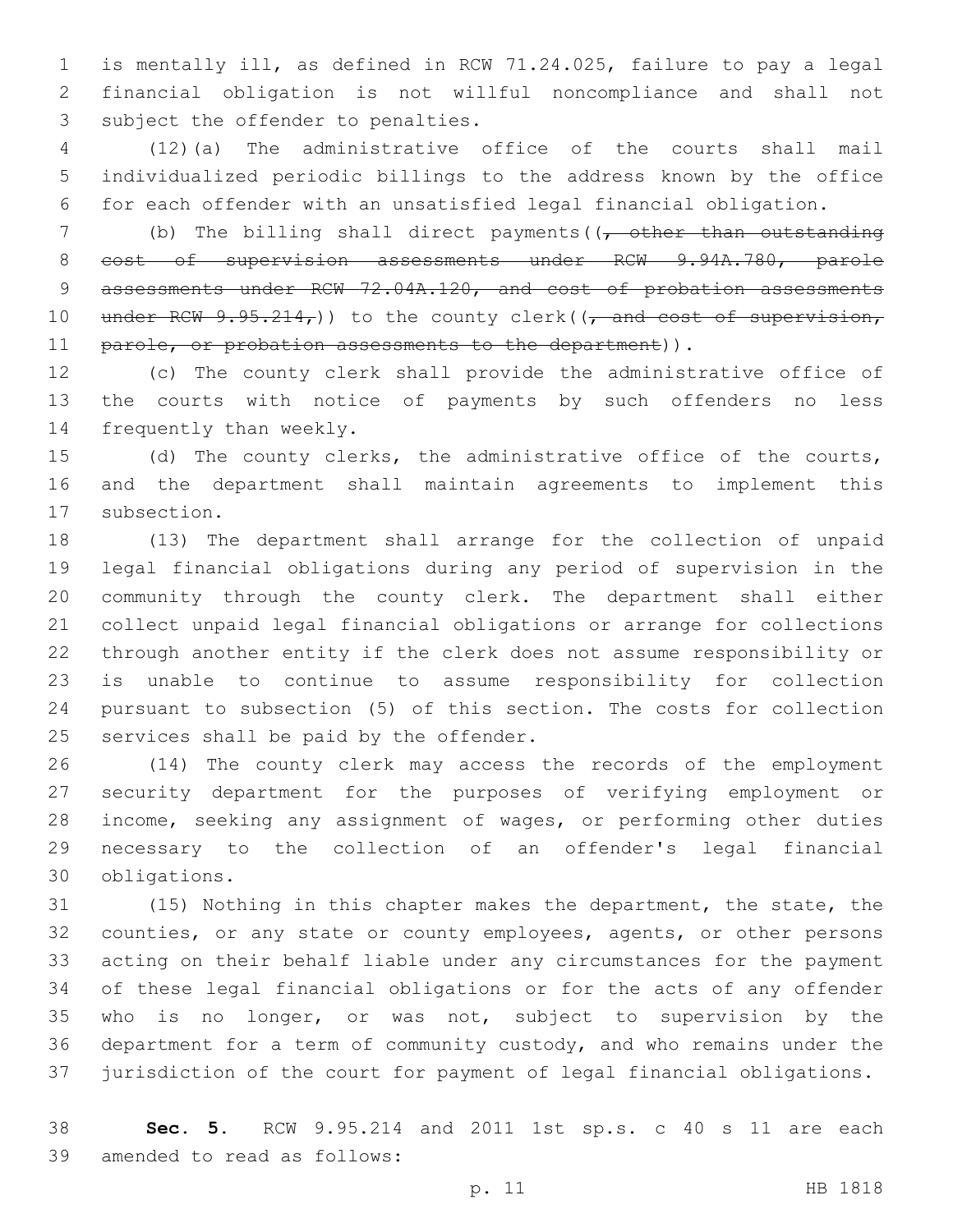Whenever a defendant convicted of a misdemeanor or gross misdemeanor is placed on probation under RCW 9.92.060 or 9.95.210, and the defendant is supervised by a county probation department, the county probation department may assess and collect from the defendant for the duration of the term of supervision a monthly assessment not to exceed one hundred dollars per month. ((Whenever a defendant convicted of a misdemeanor or gross misdemeanor is placed on probation under RCW 9.92.060 or 9.95.210, and the defendant is 9 supervised by the department of corrections, the department may 10 collect supervision intake fees pursuant to RCW 9.94A.780.)) This assessment shall be paid to the agency supervising the defendant and shall be applied, along with funds appropriated by the legislature, toward the payment or part payment of the cost of supervising the defendant. The county probation department shall suspend such assessment while the defendant is being supervised by another state pursuant to RCW 9.94A.745, the interstate compact for adult offender 17 supervision.

 NEW SECTION. **Sec. 6.** Subject to the availability of amounts appropriated for this specific purpose, the Washington state institute for public policy shall update its benefit-cost analysis of housing vouchers to account for the expansion of the program under RCW 9.94A.729 and 72.02.100. The analysis should take into account impacts on homelessness, recidivism, criminal justice costs, use of 24 public services, and other factors determined to be appropriate by the institute. The department of corrections shall cooperate with the institute to facilitate access to data or other resources necessary to complete the analysis required under this section. The institute shall submit a final report to the governor and appropriate committees of the legislature by November 1, 2025.

 NEW SECTION. **Sec. 7.** The following acts or parts of acts are each repealed:

 (1) RCW 9.94A.780 (Offender supervision intake fees) and 2011 1st sp.s. c 40 s 10, 2008 c 231 s 37, 2003 c 379 s 18, 1991 c 104 s 1, 1989 c 252 s 8, 1984 c 209 s 15, & 1982 c 207 s 2; and

 (2) RCW 72.04A.120 (Parolee supervision intake fees) and 2012 c 117 s 458, 2011 1st sp.s. c 40 s 12, 1991 c 104 s 2, 1989 c 252 s 20, & 1982 c 207 s 1.37